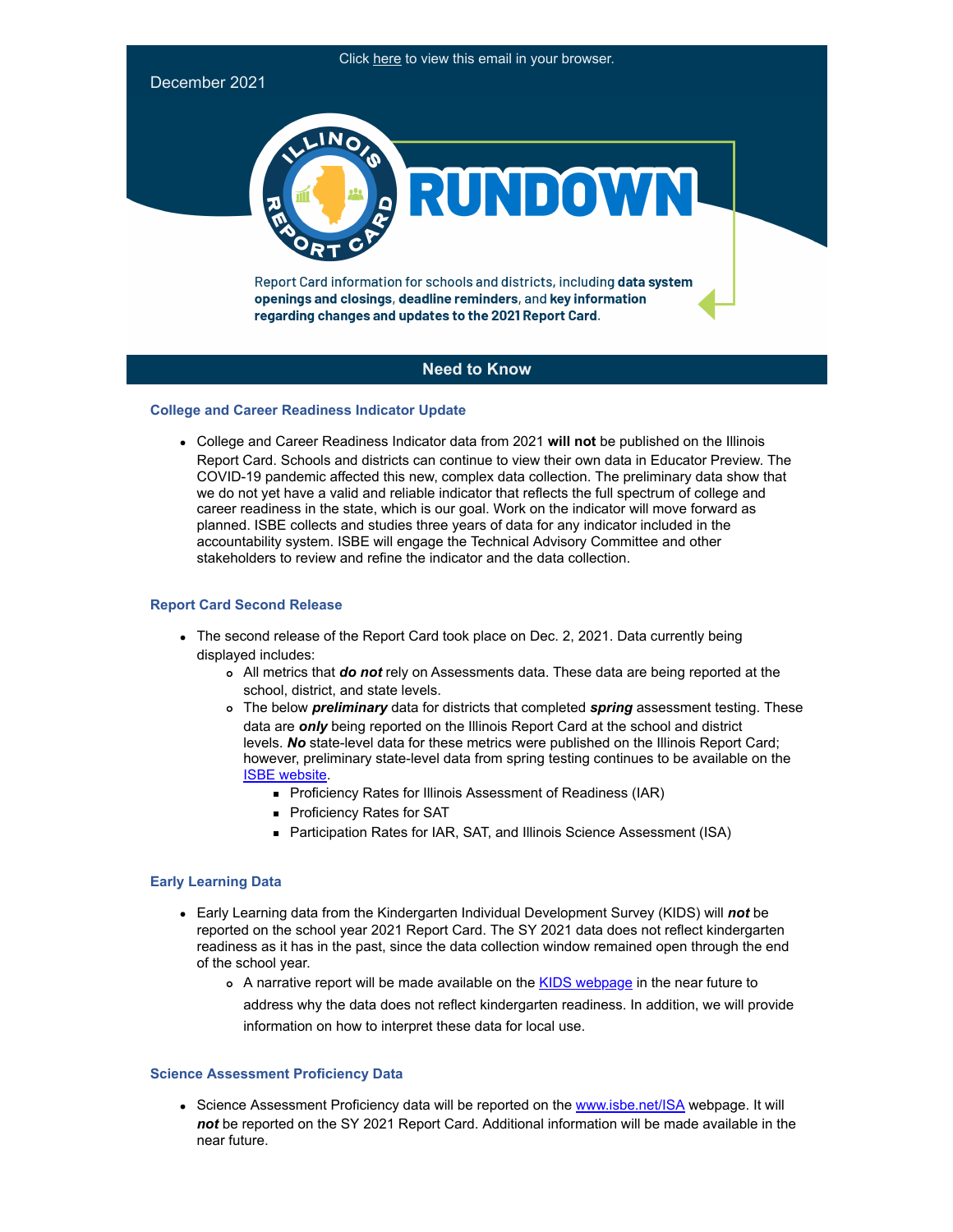#### **Report Card Release Dates**

- The 2021 Report Card will have three releases of data. Having both spring and fall testing windows for the 2021 school year means Assessments data will be released during the second release or the third release (as applicable by district). The third and final 2021 Report Card release will occur on April 27, 2022.
- On April 27, 2022, the following *finalized* data will be released to the Report Card for those who completed fall assessment testing. Additionally, finalized state-level will be released for these data:
	- o IAR proficiency
	- SAT proficiency
	- Participation Rates (IAR, SAT, Dynamic Learning Maps Alternate Assessment [DLM-AA], and ISA)
- Additionally, finalized school-, district-, and state-level will be released to the Report Card for all schools and districts for:
	- ACCESS proficiency
	- DLM-AA proficiency
	- Participation Rates (DLM-AA)
- Note: The following metrics will *not* be reported on the SY 2021 Report Card. Additional information regarding the following metrics will be posted to ISBE's website as it becomes available.
	- o [Illinois Science Assessment Proficiency](http://link.isbe.net/c/7/eyJhaSI6OTAyMDg4NDQsImUiOiJkZmFuZ21laUBpc2JlLm5ldCIsInJpIjoiY29udGFjdC0zN2I3OGQyOGUzYjdlYjExODIzNjAwMGQzYTVhNTU4ZS04MGJkMzlkNmNkM2M0YjU5ODEzZWU3ZTk4MTkwMDcyZCIsInJxIjoiMDItYjIxMzQ5LWI1NDA5NGY1OGZlNjQ1ZWI5OGY4NjIzNWE0NmZmOTQzIiwicGgiOm51bGwsIm0iOnRydWUsInVpIjoiNSIsInVuIjoiIiwidSI6Imh0dHA6Ly93d3cuaXNiZS5uZXQvSVNBP19jbGRlZT1aR1poYm1kdFpXbEFhWE5pWlM1dVpYUSUzZCZyZWNpcGllbnRpZD1jb250YWN0LTM3Yjc4ZDI4ZTNiN2ViMTE4MjM2MDAwZDNhNWE1NThlLTgwYmQzOWQ2Y2QzYzRiNTk4MTNlZTdlOTgxOTAwNzJkJmVzaWQ9MjI2MmZiOTMtZjc1OS1lYzExLThmOGYtMDAwZDNhNWNiZTI0In0/bSubadZ_yh-6WZxJ9ILyhw)
	- o [IAR Growth Percentile](http://link.isbe.net/c/7/eyJhaSI6OTAyMDg4NDQsImUiOiJkZmFuZ21laUBpc2JlLm5ldCIsInJpIjoiY29udGFjdC0zN2I3OGQyOGUzYjdlYjExODIzNjAwMGQzYTVhNTU4ZS04MGJkMzlkNmNkM2M0YjU5ODEzZWU3ZTk4MTkwMDcyZCIsInJxIjoiMDItYjIxMzQ5LWI1NDA5NGY1OGZlNjQ1ZWI5OGY4NjIzNWE0NmZmOTQzIiwicGgiOm51bGwsIm0iOnRydWUsInVpIjoiNiIsInVuIjoiIiwidSI6Imh0dHBzOi8vd3d3LmlzYmUubmV0L2lhcj9fY2xkZWU9WkdaaGJtZHRaV2xBYVhOaVpTNXVaWFElM2QmcmVjaXBpZW50aWQ9Y29udGFjdC0zN2I3OGQyOGUzYjdlYjExODIzNjAwMGQzYTVhNTU4ZS04MGJkMzlkNmNkM2M0YjU5ODEzZWU3ZTk4MTkwMDcyZCZlc2lkPTIyNjJmYjkzLWY3NTktZWMxMS04ZjhmLTAwMGQzYTVjYmUyNCJ9/0W7El7Fwz0AKavLV_gsMHg)
	- o [Summative Designation](http://link.isbe.net/c/7/eyJhaSI6OTAyMDg4NDQsImUiOiJkZmFuZ21laUBpc2JlLm5ldCIsInJpIjoiY29udGFjdC0zN2I3OGQyOGUzYjdlYjExODIzNjAwMGQzYTVhNTU4ZS04MGJkMzlkNmNkM2M0YjU5ODEzZWU3ZTk4MTkwMDcyZCIsInJxIjoiMDItYjIxMzQ5LWI1NDA5NGY1OGZlNjQ1ZWI5OGY4NjIzNWE0NmZmOTQzIiwicGgiOm51bGwsIm0iOnRydWUsInVpIjoiNyIsInVuIjoiIiwidSI6Imh0dHA6Ly93d3cuaXNiZS5uZXQvc3VtbWF0aXZlP19jbGRlZT1aR1poYm1kdFpXbEFhWE5pWlM1dVpYUSUzZCZyZWNpcGllbnRpZD1jb250YWN0LTM3Yjc4ZDI4ZTNiN2ViMTE4MjM2MDAwZDNhNWE1NThlLTgwYmQzOWQ2Y2QzYzRiNTk4MTNlZTdlOTgxOTAwNzJkJmVzaWQ9MjI2MmZiOTMtZjc1OS1lYzExLThmOGYtMDAwZDNhNWNiZTI0In0/Dn4Lp2O4ln26qvvRIGETXg)
	- o **[Early Learning \(KIDS\)](http://link.isbe.net/c/7/eyJhaSI6OTAyMDg4NDQsImUiOiJkZmFuZ21laUBpc2JlLm5ldCIsInJpIjoiY29udGFjdC0zN2I3OGQyOGUzYjdlYjExODIzNjAwMGQzYTVhNTU4ZS04MGJkMzlkNmNkM2M0YjU5ODEzZWU3ZTk4MTkwMDcyZCIsInJxIjoiMDItYjIxMzQ5LWI1NDA5NGY1OGZlNjQ1ZWI5OGY4NjIzNWE0NmZmOTQzIiwicGgiOm51bGwsIm0iOnRydWUsInVpIjoiOCIsInVuIjoiIiwidSI6Imh0dHBzOi8vd3d3LmlzYmUubmV0L1BhZ2VzL0tJRFMtRGF0YS5hc3B4P19jbGRlZT1aR1poYm1kdFpXbEFhWE5pWlM1dVpYUSUzZCZyZWNpcGllbnRpZD1jb250YWN0LTM3Yjc4ZDI4ZTNiN2ViMTE4MjM2MDAwZDNhNWE1NThlLTgwYmQzOWQ2Y2QzYzRiNTk4MTNlZTdlOTgxOTAwNzJkJmVzaWQ9MjI2MmZiOTMtZjc1OS1lYzExLThmOGYtMDAwZDNhNWNiZTI0In0/vee3WQ_G5__OWu3CChGuGw)**
	- o [College and Career](http://link.isbe.net/c/7/eyJhaSI6OTAyMDg4NDQsImUiOiJkZmFuZ21laUBpc2JlLm5ldCIsInJpIjoiY29udGFjdC0zN2I3OGQyOGUzYjdlYjExODIzNjAwMGQzYTVhNTU4ZS04MGJkMzlkNmNkM2M0YjU5ODEzZWU3ZTk4MTkwMDcyZCIsInJxIjoiMDItYjIxMzQ5LWI1NDA5NGY1OGZlNjQ1ZWI5OGY4NjIzNWE0NmZmOTQzIiwicGgiOm51bGwsIm0iOnRydWUsInVpIjoiOSIsInVuIjoiIiwidSI6Imh0dHBzOi8vd3d3LmlzYmUubmV0L1BhZ2VzL0FjY291bnRhYmlsaXR5LUluZGljYXRvcnMuYXNweD9fY2xkZWU9WkdaaGJtZHRaV2xBYVhOaVpTNXVaWFElM2QmcmVjaXBpZW50aWQ9Y29udGFjdC0zN2I3OGQyOGUzYjdlYjExODIzNjAwMGQzYTVhNTU4ZS04MGJkMzlkNmNkM2M0YjU5ODEzZWU3ZTk4MTkwMDcyZCZlc2lkPTIyNjJmYjkzLWY3NTktZWMxMS04ZjhmLTAwMGQzYTVjYmUyNCJ9/MQVyZZyO1al08Pdpi5qWoA) Ready

## **Summative Designations**

- Accountability for the 2020-21 school year was waived; therefore, summative designations will *not* be calculated for 2021. Schools that have been previously identified for support will maintain that support status, but *no* 2021 annual summative designation will be reported. Instead the following message will be displayed on the Report Card:
	- Summative Designations: 2021 Not Calculated
- The requirement to issue a summative designation was [waived](http://link.isbe.net/c/7/eyJhaSI6OTAyMDg4NDQsImUiOiJkZmFuZ21laUBpc2JlLm5ldCIsInJpIjoiY29udGFjdC0zN2I3OGQyOGUzYjdlYjExODIzNjAwMGQzYTVhNTU4ZS04MGJkMzlkNmNkM2M0YjU5ODEzZWU3ZTk4MTkwMDcyZCIsInJxIjoiMDItYjIxMzQ5LWI1NDA5NGY1OGZlNjQ1ZWI5OGY4NjIzNWE0NmZmOTQzIiwicGgiOm51bGwsIm0iOnRydWUsInVpIjoiMTAiLCJ1biI6IiIsInUiOiJodHRwczovL3d3dy5pc2JlLm5ldC9Eb2N1bWVudHMvaWwtYWNjdC13YWl2ZXItcmVzcG9uc2UucGRmP19jbGRlZT1aR1poYm1kdFpXbEFhWE5pWlM1dVpYUSUzZCZyZWNpcGllbnRpZD1jb250YWN0LTM3Yjc4ZDI4ZTNiN2ViMTE4MjM2MDAwZDNhNWE1NThlLTgwYmQzOWQ2Y2QzYzRiNTk4MTNlZTdlOTgxOTAwNzJkJmVzaWQ9MjI2MmZiOTMtZjc1OS1lYzExLThmOGYtMDAwZDNhNWNiZTI0In0/uSopxAZfyx5EOwHAKKeUgw) for SY 2020-21 so that data can be used to provide information to support reengagement and restoration. Local context is critical to understanding all reported data. Use caution when interpreting.
- The updated [2021 Official Summative Designation Business Rules](http://link.isbe.net/c/7/eyJhaSI6OTAyMDg4NDQsImUiOiJkZmFuZ21laUBpc2JlLm5ldCIsInJpIjoiY29udGFjdC0zN2I3OGQyOGUzYjdlYjExODIzNjAwMGQzYTVhNTU4ZS04MGJkMzlkNmNkM2M0YjU5ODEzZWU3ZTk4MTkwMDcyZCIsInJxIjoiMDItYjIxMzQ5LWI1NDA5NGY1OGZlNjQ1ZWI5OGY4NjIzNWE0NmZmOTQzIiwicGgiOm51bGwsIm0iOnRydWUsInVpIjoiMTEiLCJ1biI6IiIsInUiOiJodHRwczovL3d3dy5pc2JlLm5ldC9Eb2N1bWVudHMvU3VtbWF0aXZlLURlc2lnbmF0aW9uLUJ1cy1SdWxlcy5wZGY_X2NsZGVlPVpHWmhibWR0WldsQWFYTmlaUzV1WlhRJTNkJnJlY2lwaWVudGlkPWNvbnRhY3QtMzdiNzhkMjhlM2I3ZWIxMTgyMzYwMDBkM2E1YTU1OGUtODBiZDM5ZDZjZDNjNGI1OTgxM2VlN2U5ODE5MDA3MmQmZXNpZD0yMjYyZmI5My1mNzU5LWVjMTEtOGY4Zi0wMDBkM2E1Y2JlMjQifQ/bezyrGJZ90GuzyuXk-J1sA) are now available on ISBE's website.

# **In Case You Missed It**

#### **2021 Report Card Open Forum #4**

• ISBE hosted a webinar on November 18 to review previous 2021 Report Card webinar Frequently Asked Questions. It also provided another opportunity for districts to ask questions related to the Report Card. [View the recording](http://link.isbe.net/c/7/eyJhaSI6OTAyMDg4NDQsImUiOiJkZmFuZ21laUBpc2JlLm5ldCIsInJpIjoiY29udGFjdC0zN2I3OGQyOGUzYjdlYjExODIzNjAwMGQzYTVhNTU4ZS04MGJkMzlkNmNkM2M0YjU5ODEzZWU3ZTk4MTkwMDcyZCIsInJxIjoiMDItYjIxMzQ5LWI1NDA5NGY1OGZlNjQ1ZWI5OGY4NjIzNWE0NmZmOTQzIiwicGgiOm51bGwsIm0iOnRydWUsInVpIjoiMTIiLCJ1biI6IiIsInUiOiJodHRwczovL25hbTEwLnNhZmVsaW5rcy5wcm90ZWN0aW9uLm91dGxvb2suY29tLz91cmw9aHR0cHMlM0ElMkYlMkZhdHRlbmRlZS5nb3Rvd2ViaW5hci5jb20lMkZyZWNvcmRpbmclMkY3MjE1MjIzMzE5NTEwNDY0NTEzJmRhdGE9MDQlN0MwMSU3Q2RmYW5nbWVpJTQwaXNiZS5uZXQlN0MwNjIyOWQ1MTc5Y2Y0ODc4YTNlMjA4ZDlhYWJiNDg4MyU3QzAzNjRmZTg2NDljNjRhZjRiNTJjMzM1YTk5ZTU3N2QxJTdDMCU3QzAlN0M2Mzc3Mjg1NDM2MTA2ODYyNDYlN0NVbmtub3duJTdDVFdGcGJHWnNiM2Q4ZXlKV0lqb2lNQzR3TGpBd01EQWlMQ0pRSWpvaVYybHVNeklpTENKQlRpSTZJazFoYVd3aUxDSlhWQ0k2TW4wJTNEJTdDMzAwMCZzZGF0YT1QYkFRSEF6WDJSTXNYc2UxS01hZzFKZnFjMHMlMkZzMzJVNU9saVNYamk2NTQlM0QmcmVzZXJ2ZWQ9MCZfY2xkZWU9WkdaaGJtZHRaV2xBYVhOaVpTNXVaWFElM2QmcmVjaXBpZW50aWQ9Y29udGFjdC0zN2I3OGQyOGUzYjdlYjExODIzNjAwMGQzYTVhNTU4ZS04MGJkMzlkNmNkM2M0YjU5ODEzZWU3ZTk4MTkwMDcyZCZlc2lkPTIyNjJmYjkzLWY3NTktZWMxMS04ZjhmLTAwMGQzYTVjYmUyNCJ9/hiON53US228OMa1q4C7AxQ).

#### **2021 Report Card Overview #2**

ISBE hosted a webinar on November 4 to review all new elements on the second release of the 2021 Report Card. Additionally, staff answered questions regarding new data available in the second release. [View the recording](http://link.isbe.net/c/7/eyJhaSI6OTAyMDg4NDQsImUiOiJkZmFuZ21laUBpc2JlLm5ldCIsInJpIjoiY29udGFjdC0zN2I3OGQyOGUzYjdlYjExODIzNjAwMGQzYTVhNTU4ZS04MGJkMzlkNmNkM2M0YjU5ODEzZWU3ZTk4MTkwMDcyZCIsInJxIjoiMDItYjIxMzQ5LWI1NDA5NGY1OGZlNjQ1ZWI5OGY4NjIzNWE0NmZmOTQzIiwicGgiOm51bGwsIm0iOnRydWUsInVpIjoiMTMiLCJ1biI6IiIsInUiOiJodHRwczovL25hbTEwLnNhZmVsaW5rcy5wcm90ZWN0aW9uLm91dGxvb2suY29tLz91cmw9aHR0cHMlM0ElMkYlMkZhdHRlbmRlZS5nb3Rvd2ViaW5hci5jb20lMkZyZWNvcmRpbmclMkY4NjA2OTkyODM0MjIwMTQ1NDA5JmRhdGE9MDQlN0MwMSU3Q2RmYW5nbWVpJTQwaXNiZS5uZXQlN0M2YzdmNTQwNzMwZGQ0MjM4NjhlYzA4ZDlhMmY5OTUwNSU3QzAzNjRmZTg2NDljNjRhZjRiNTJjMzM1YTk5ZTU3N2QxJTdDMCU3QzAlN0M2Mzc3MjAwMTUxMDU0NjUwNzglN0NVbmtub3duJTdDVFdGcGJHWnNiM2Q4ZXlKV0lqb2lNQzR3TGpBd01EQWlMQ0pRSWpvaVYybHVNeklpTENKQlRpSTZJazFoYVd3aUxDSlhWQ0k2TW4wJTNEJTdDMTAwMCZzZGF0YT1mZ05OV0Vka0F4aDklMkY5NUtNSFBFZTh5OFJsRmZaV3RHazhsaVd2ZzVBOGclM0QmcmVzZXJ2ZWQ9MCZfY2xkZWU9WkdaaGJtZHRaV2xBYVhOaVpTNXVaWFElM2QmcmVjaXBpZW50aWQ9Y29udGFjdC0zN2I3OGQyOGUzYjdlYjExODIzNjAwMGQzYTVhNTU4ZS04MGJkMzlkNmNkM2M0YjU5ODEzZWU3ZTk4MTkwMDcyZCZlc2lkPTIyNjJmYjkzLWY3NTktZWMxMS04ZjhmLTAwMGQzYTVjYmUyNCJ9/-TlPEgZ-Q0h7islC46PgZg).

#### **2021 Report Card Overview #1**

ISBE hosted a webinar on September 30 to review all new elements on the 2021 Report Card, including data affected by the suspension of in-person instruction. [View the recording.](http://link.isbe.net/c/7/eyJhaSI6OTAyMDg4NDQsImUiOiJkZmFuZ21laUBpc2JlLm5ldCIsInJpIjoiY29udGFjdC0zN2I3OGQyOGUzYjdlYjExODIzNjAwMGQzYTVhNTU4ZS04MGJkMzlkNmNkM2M0YjU5ODEzZWU3ZTk4MTkwMDcyZCIsInJxIjoiMDItYjIxMzQ5LWI1NDA5NGY1OGZlNjQ1ZWI5OGY4NjIzNWE0NmZmOTQzIiwicGgiOm51bGwsIm0iOnRydWUsInVpIjoiMTQiLCJ1biI6IiIsInUiOiJodHRwczovL2F0dGVuZGVlLmdvdG93ZWJpbmFyLmNvbS9yZWNvcmRpbmcvNjQ2NzA4MjYyMTUzODQ5MTEzOD9fY2xkZWU9WkdaaGJtZHRaV2xBYVhOaVpTNXVaWFElM2QmcmVjaXBpZW50aWQ9Y29udGFjdC0zN2I3OGQyOGUzYjdlYjExODIzNjAwMGQzYTVhNTU4ZS04MGJkMzlkNmNkM2M0YjU5ODEzZWU3ZTk4MTkwMDcyZCZlc2lkPTIyNjJmYjkzLWY3NTktZWMxMS04ZjhmLTAwMGQzYTVjYmUyNCJ9/1N8AHFsO5n69YWunOxmYhA)